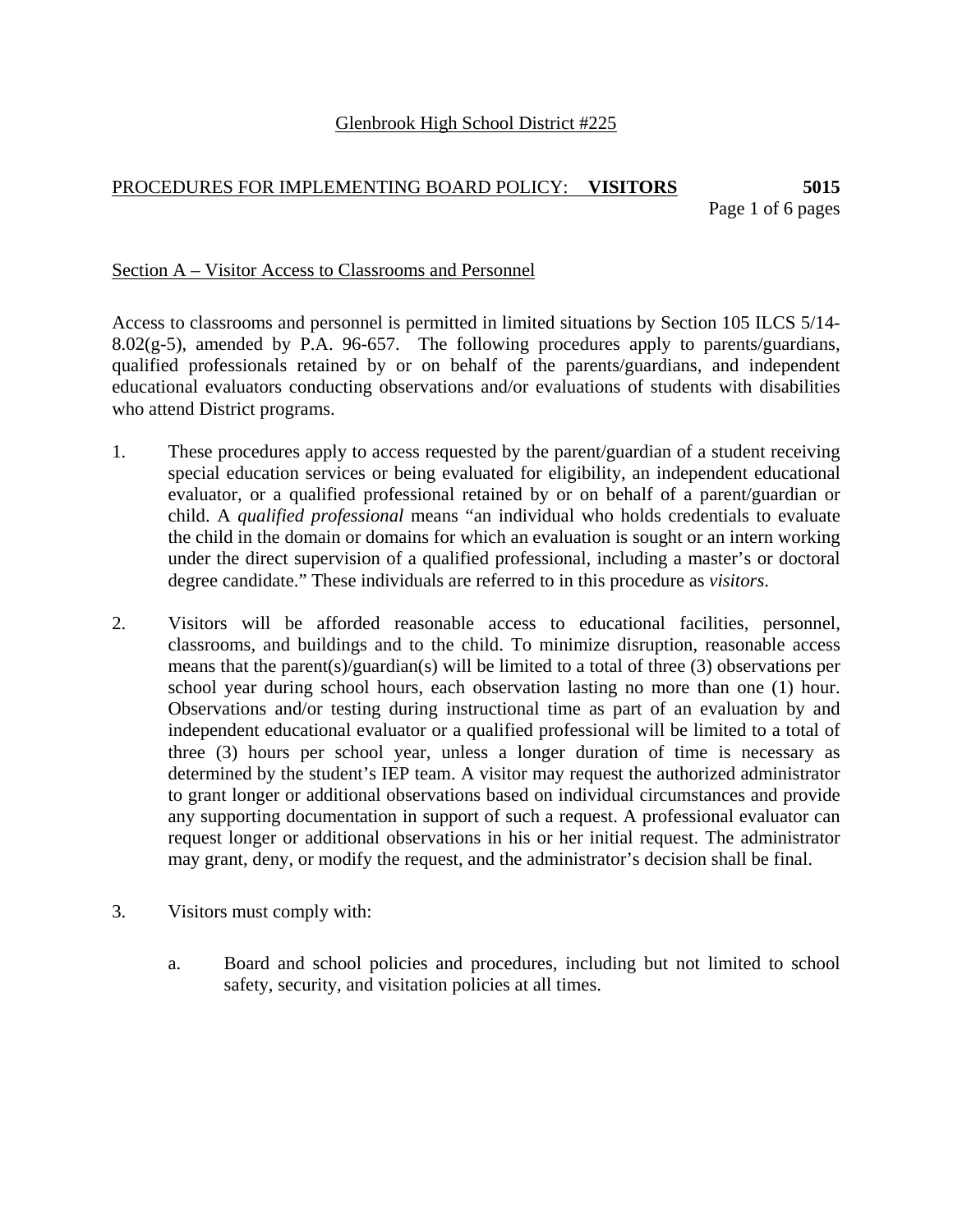# PROCEDURES FOR IMPLEMENTING BOARD POLICY: **VISITORS 5015**  Page 2 of 6 pages

## Section A – Visitor Access to Classrooms and Personnel (Continued)

- b. Applicable privacy laws, including those laws protecting the confidentiality of education records such as the federal Family Educational Rights and Privacy Act (FERPA), the Illinois School Student Records Act, the Illinois Mental Health and Developmental Disabilities Confidentiality Act, and their respective regulations.
- c. Board policy Visitors (5015)*.* Visitors may not disrupt the educational process.
- 4. If the visitor is a parent/guardian, he or she will be afforded reasonable access as described above for the purpose of:
	- a. Observing his or her child in the child's current educational placement, services, or program, or
	- b. Visiting an educational placement or program proposed for the child by the IEP team.
- 5. If the visitor is an independent educational evaluator or a qualified professional retained by or on behalf of a parent or child, he or she will be afforded reasonable access as described above for the purpose of conducting an evaluation of the child, the child's performance, the child's current educational program, placement, services, or environment, or any educational program, placement, services, or environment proposed for the child, including interviews of educational personnel, child observations, assessments, tests, or assessments of the child's educational program, services, or placement or of any educational program proposed by the IEP team, services, or placement. Reasonable testing or assessment materials may be brought onto school grounds and used by the independent educational evaluator or qualified professional during the evaluation. Audio and/or video recording devices (including but not limited to tape recorders, video cameras, computers with recording capabilities, and picture phones) are prohibited, unless deemed necessary and appropriate by the student's IEP team. If one (1) or more interviews of school personnel are part of the evaluation, the interviews must be conducted at a mutually agreed upon time, date, and place that do not interfere with the school employee's school duties. An interview with a staff member by as part of an evaluation will be limited to a total of one (1) hour, unless a longer duration of time is necessary as determined by the student's IEP team. The building principal or designee may limit interviews to personnel having information relevant to the child's current educational services, program, or placement or to a proposed educational service, program, or placement.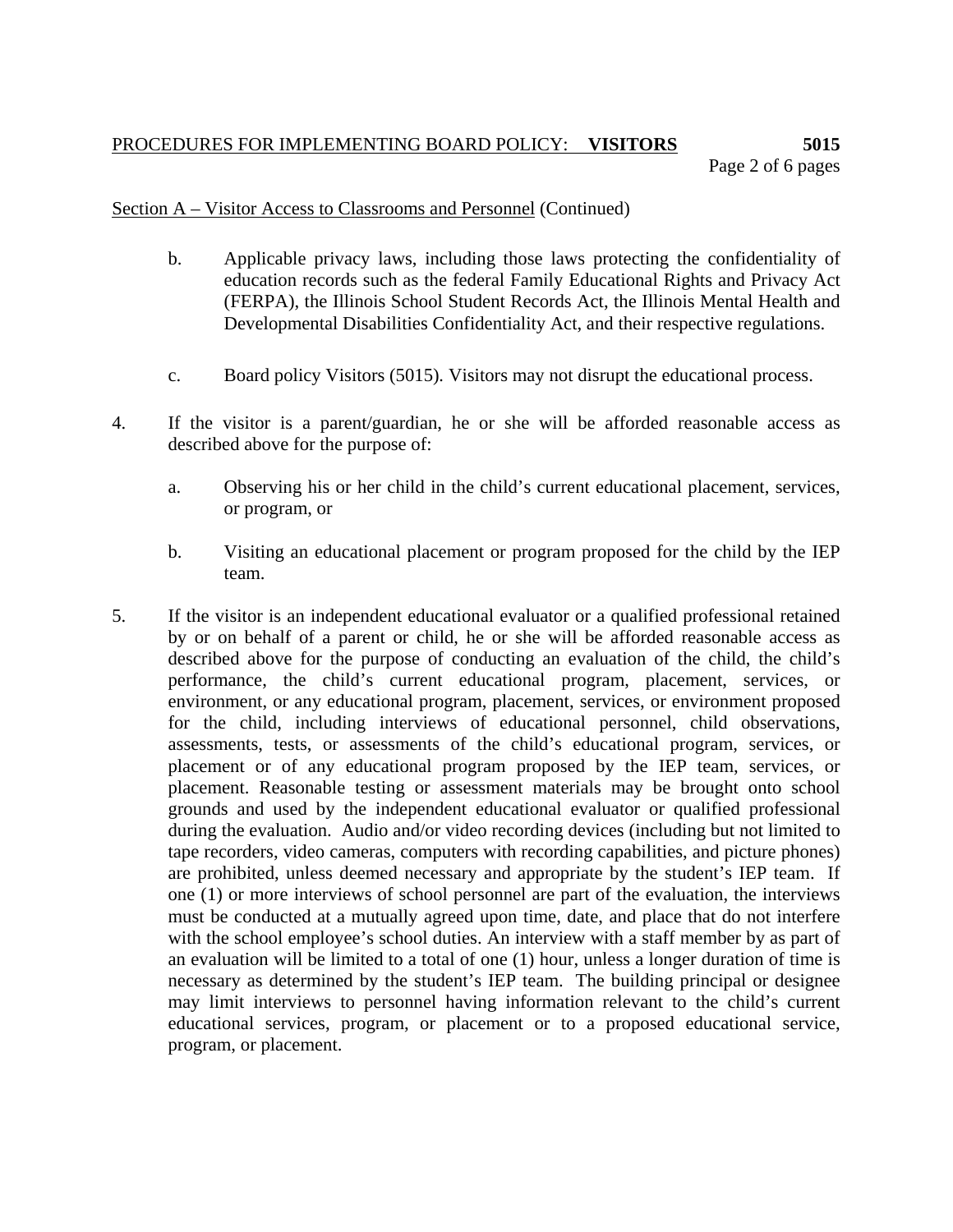## PROCEDURES FOR IMPLEMENTING BOARD POLICY: **VISITORS 5015**  Page 3 of 6 pages

# Section A – Visitor Access to Classrooms and Personnel (Continued)

- 6. If the visitor violates a school policy or procedure or interferes with a school activity or duties of school personnel, the Building Principal or other designated Administrator may direct the visitor's immediate removal from school grounds.
- 7. Prior to visiting a school, school building, or school facility for observational purposes, a visitor must complete, *Request to Access Classroom(s) or Personnel for Special Education Evaluation and/or Observation Purposes*. This form serves to:
	- a. Inform the Building Principal or designee in writing of the proposed visit(s), the purpose, and the duration, and
	- b. Identify requested dates/times for the visit(s) to facilitate scheduling.
- 8. The student's parent/guardian must consent in writing to the student being interviewed by the named evaluator as part of a visit. The parent/guardian will grant this consent by completing the *Request to Access Classroom(s) or Personnel for Special Education Evaluation and/or Observation Purposes* form contained in these procedures.
- 9. The student's parent/guardian, or the student, if he or she is over the age of 18, must execute an Authorization to Release Student Record Information before an independent educational evaluator or a qualified professional retained by or on behalf of a parent/guardian or child will be given access to student school records or to personnel who would likely release such records during discussions about the student. If a student is over the age of 12 and the records contain mental health and/or developmental disability information, the student must also be requested to sign the Authorization to Release information before any observation by or disclosure of school student records or information to a visitor.
- 10. The visitor must acknowledge, before the visit, that he or she is obligated to honor all students' confidentiality rights and refrain from any re-disclosure of information. The visitor will provide this acknowledgment and agreement by completing the *Request to Access Classroom(s) or Personnel for Special Education Evaluation and/or Observation Purposes* contained in these procedures.
- 11. The building principal or designee will attempt to arrange the visit(s) at times that are mutually agreeable. The building principal or designee will accompany any visitor for the duration of the visit, including during any interviews of staff members.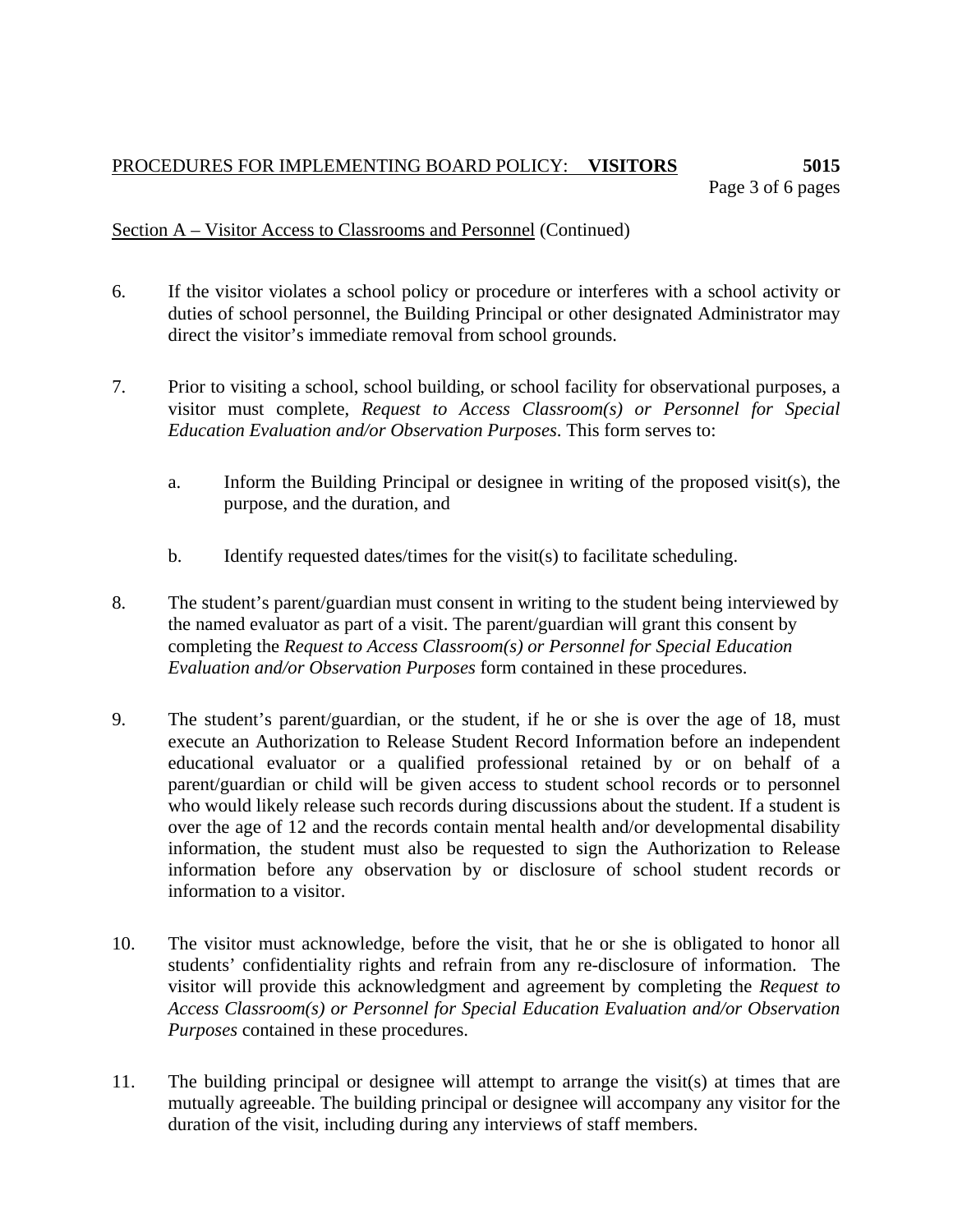# PROCEDURES FOR IMPLEMENTING BOARD POLICY: **VISITORS 5015**  Page 4 of 6 pages

Section A – Visitor Access to Classrooms and Personnel (Continued)

- 12. If the visitor is a professional retained by the parent/guardian, the visitor must provide identification and credentials before the visit.
- 13. This procedure applies to any public school facility, building, or program and to any facility, building, or program supported in whole or in part by public funds. The student's case manager or other District designee must facilitate such visit(s) when the student attends a program outside of the School District, such as at a private day program or residential program, provided it is supported in whole or in part by public funds.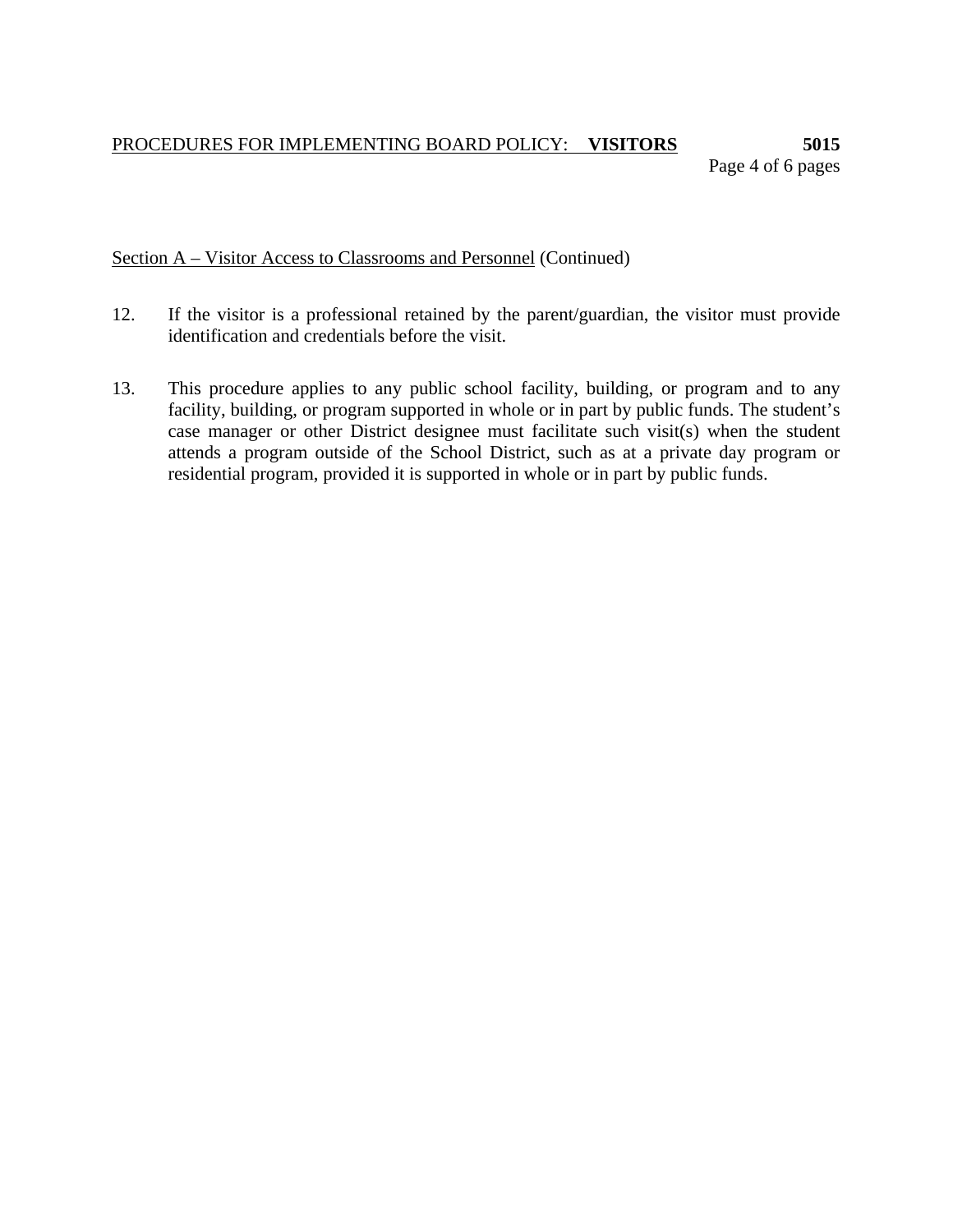## PROCEDURES FOR IMPLEMENTING BOARD POLICY: **VISITORS 5015**

Page 5 of 6 pages **Request to Access Classroom(s) or Personnel for Special Education Evaluation**

**and/or Observation Purposes**

| Student name:                                                                                                                                                                                                                                                                             | DOB:                                                                                                                                                                                                                                                                                                                                                                                                                                   |
|-------------------------------------------------------------------------------------------------------------------------------------------------------------------------------------------------------------------------------------------------------------------------------------------|----------------------------------------------------------------------------------------------------------------------------------------------------------------------------------------------------------------------------------------------------------------------------------------------------------------------------------------------------------------------------------------------------------------------------------------|
| School attending:                                                                                                                                                                                                                                                                         | Grade:                                                                                                                                                                                                                                                                                                                                                                                                                                 |
| coordinate your visit:                                                                                                                                                                                                                                                                    | The following information must be completed by individuals requesting to access a school building,<br>facility, and/or educational programs or to interview District personnel or the student named above for the<br>purpose of assessing the student's special education needs. Please complete this form and return it to the<br>building principal or program director where the student is enrolled. He or she will contact you to |
|                                                                                                                                                                                                                                                                                           | <b>Parent/Guardian</b> (Complete this section if the person making the request is the parent/guardian.)                                                                                                                                                                                                                                                                                                                                |
|                                                                                                                                                                                                                                                                                           |                                                                                                                                                                                                                                                                                                                                                                                                                                        |
| Address:                                                                                                                                                                                                                                                                                  |                                                                                                                                                                                                                                                                                                                                                                                                                                        |
|                                                                                                                                                                                                                                                                                           | I am the parent/guardian of the above-named student and wish to observe my child in the                                                                                                                                                                                                                                                                                                                                                |
| classroom/settings which have been recommended for my child:                                                                                                                                                                                                                              | I am the parent/guardian of the above-named student and wish to observe the following                                                                                                                                                                                                                                                                                                                                                  |
| for the purpose of:                                                                                                                                                                                                                                                                       |                                                                                                                                                                                                                                                                                                                                                                                                                                        |
|                                                                                                                                                                                                                                                                                           | Observations are limited to one $(1)$ hour or one $(1)$ class period per school quarter.                                                                                                                                                                                                                                                                                                                                               |
|                                                                                                                                                                                                                                                                                           | Parent's Independent Educational Evaluator or Qualified Professional on Behalf of the<br>Parent/Guardian (Complete this section if the person making the request is not the parent/guardian.)                                                                                                                                                                                                                                          |
|                                                                                                                                                                                                                                                                                           |                                                                                                                                                                                                                                                                                                                                                                                                                                        |
|                                                                                                                                                                                                                                                                                           |                                                                                                                                                                                                                                                                                                                                                                                                                                        |
| Address:                                                                                                                                                                                                                                                                                  |                                                                                                                                                                                                                                                                                                                                                                                                                                        |
|                                                                                                                                                                                                                                                                                           | My professional training and/or licensure or certification, if applicable, is (check all that apply):                                                                                                                                                                                                                                                                                                                                  |
| Teacher, certified in the areas of:<br><b>Clinical Psychologist</b><br><b>Licensed Clinical Social Worker</b><br>School Social Worker<br>Physical Therapist<br>Audiologist<br><b>Registered Nurse</b><br><b>Behavioral Specialist</b><br>Other qualified professional (list credentials): | Illinois certified? $\Box Y \Box N$<br>School Psychologist<br><b>Licensed Social Worker</b><br>Occupational Therapist<br>Speech/Language Pathologist<br>Psychiatrist<br><b>Certified School Nurse</b><br><b>Assistive Technology Specialist</b>                                                                                                                                                                                        |
|                                                                                                                                                                                                                                                                                           | I have been proposed the depth of the species of $A_1, A_2, \ldots, A_n$ and $A_1, \ldots, A_n$ are depth of $A_1, \ldots, A_n$                                                                                                                                                                                                                                                                                                        |

I have been requested by the above named student's parent/guardian to conduct an evaluation of the student for the purpose of:

Evaluations are limited to three (3) hours per school year, unless a longer duration of time is necessary as determined by the student's IEP team.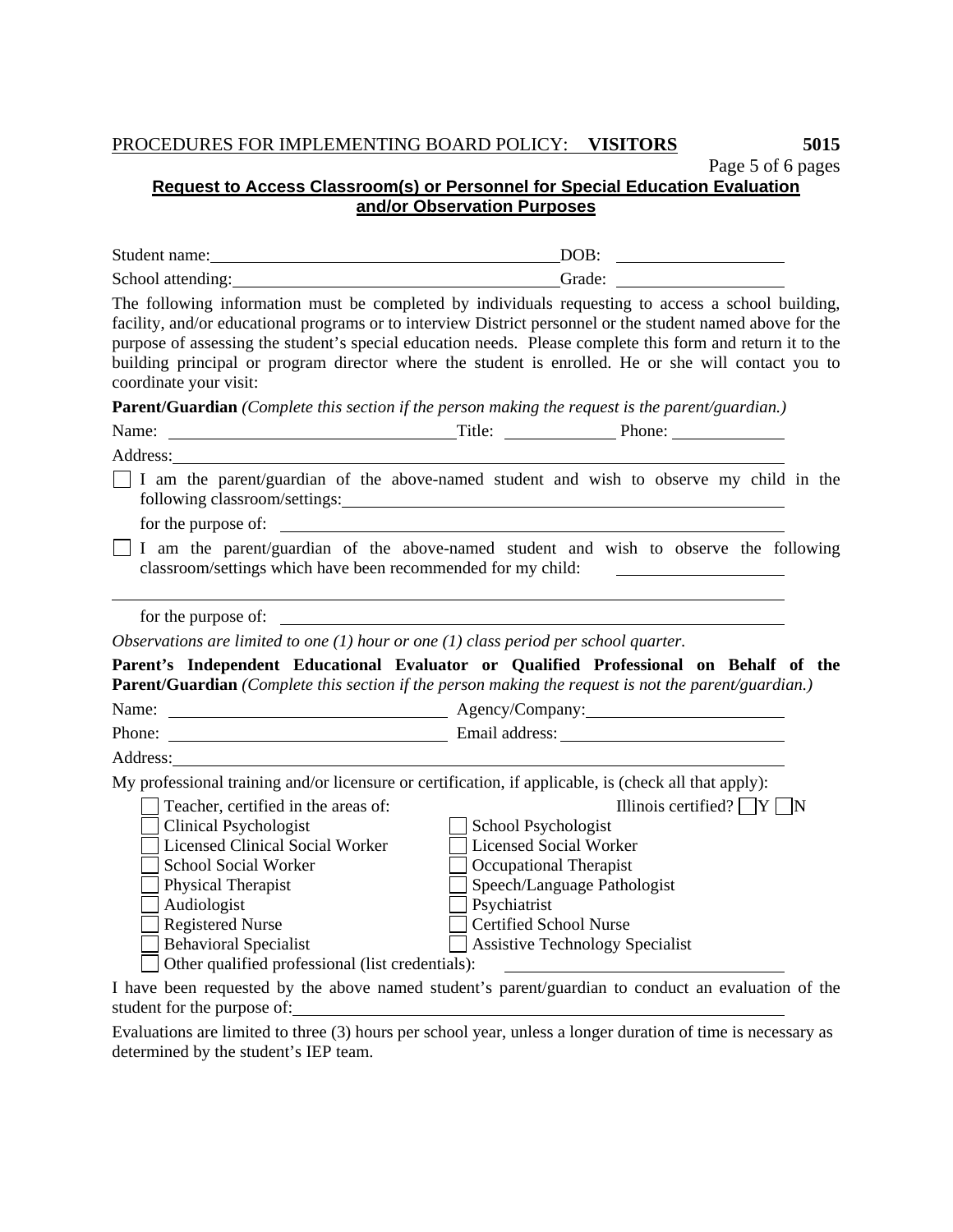## PROCEDURES FOR IMPLEMENTING BOARD POLICY: **VISITORS 5015**  Page 6 of 6 pages

As part of this evaluation, I am requesting the following for the length of time noted (check all that apply):

 $\Box$  Observation of student in the following classroom(s)/setting(s):

Duration:

 $\Box$  Opportunity to interview the following personnel believed to work with the student or who work in a program proposed for the student by the IEP team:

|  | <b>Staff Person Name/Position</b> |
|--|-----------------------------------|
|  |                                   |

| <b>Staff Person Name/Position</b>            | Duration:                                                                                                    |  |
|----------------------------------------------|--------------------------------------------------------------------------------------------------------------|--|
|                                              |                                                                                                              |  |
|                                              |                                                                                                              |  |
| $\Box$ Opportunity to interview the student. | Duration:                                                                                                    |  |
|                                              | $\Box$ I am requesting more than one hour or one class period for my evaluation for the following reason(s): |  |

Student records, as noted in the attached, signed Authorization to Release Student Record Information.

## **Acknowledgement** *(To be completed by the person making the access request.)*

I understand that the School District will allow me reasonable access to the school, school facilities, or educational programs or individual(s) I have requested as related to the purpose of my visit. I have been provided with a copy of Board Policy and Procedures 5015, *Visitors*, and agree to comply with its terms and conditions. I further understand that during my visit, I must honor all students' confidentiality rights and agree to refrain from any re-disclosure of any information regarding other students that is obtained during my visit.

Individual Requesting Access Signature Date Date

**Parent/Guardian Verification** *(Must be completed whenever an independent educational evaluator or other qualified professional on behalf of the parent/guardian requests access.)* 

I, 1. 1. 1. The parent/guardian of the above-named student, and I allows are student and I confirm that I have requested an evaluation of my child by the individual named herein, for the stated purpose(s). If requested above, I consent to my child being observed and interviewed by the named evaluator as part of this evaluation understanding that the District has not conducted a background check on the evaluator. I have no reason to believe the evaluator poses a safety risk to my child or others. I further understand and agree that it is my responsibility to notify the School District in writing if I end my working relationship with the named evaluator prior to the completion of the tasks outlined herein and that the School District otherwise will work with the evaluator to provide reasonable access to the school, school building, school facility, personnel, or my child at mutually agreed upon times and in a manner that is least disruptive to the school setting or my child's academic program.

Parent/Guardian Signature Date